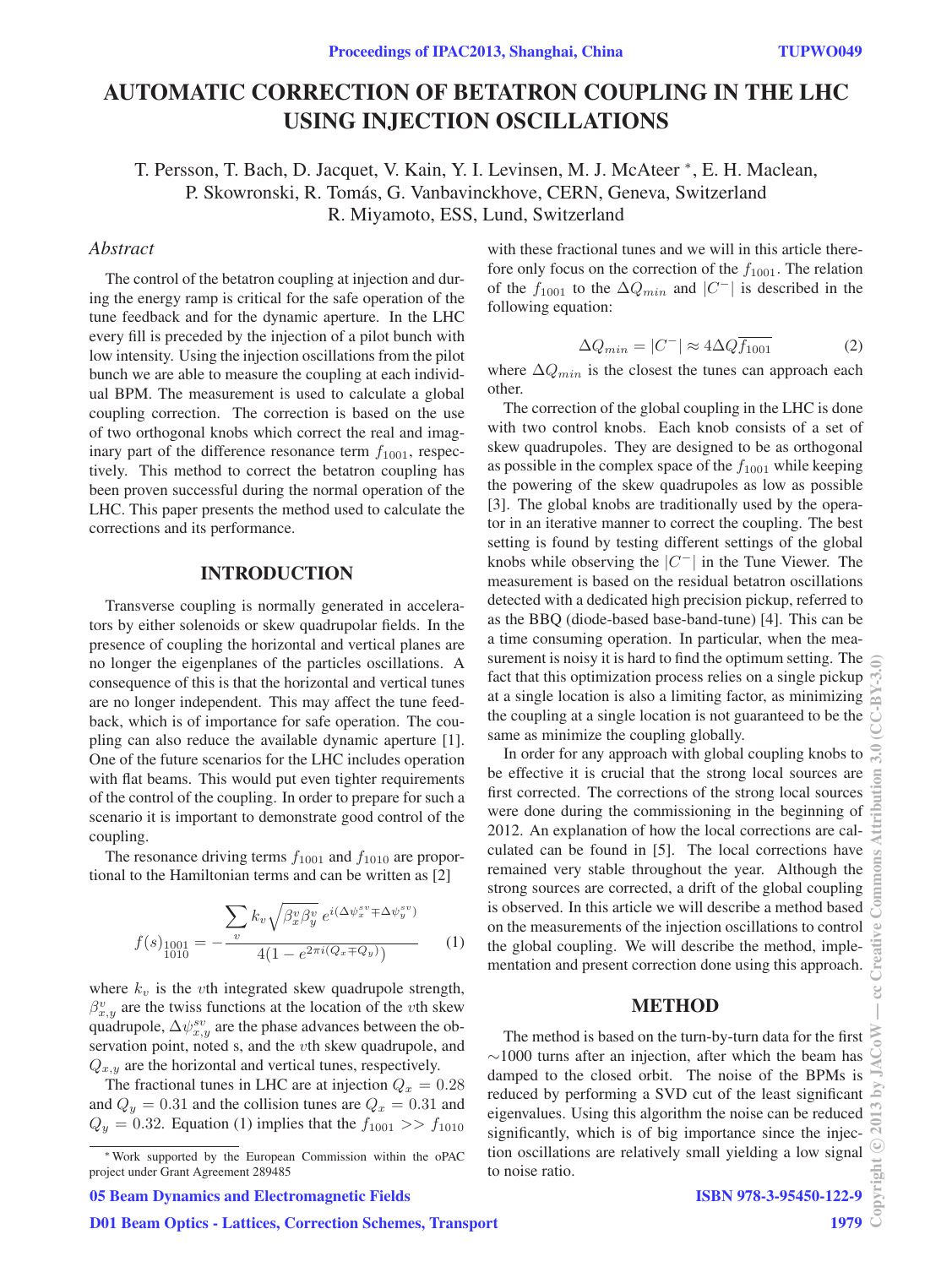The calculation of the  $f_{1001}$  uses the relative amplitude between the tune peak and the coupling peak, in the frequency spectrum, as well as the phase advance of the two peaks to the neighboring BPM. In this way the  $f_{1001}$  is calculated for all BPMs. A full description of the algorithm can be found in [6]. The data used is from the undamped oscillations from the pilot bunches that precede every fill in the LHC. From the  $\overrightarrow{f}_{1001}$ , representing the  $f_{1001}$  measured at all the BPMs, the optimum setting of the coupling knobs is calculated. The correction algorithm is based on matrix inversion. The response matrix **R** is created using the ideal model. The matrix relates the  $f_{1001}$  at the BPMs with setting of the two knobs.

$$
\mathbf{R}\Delta\overrightarrow{K}_{knobs} = (Re\{\overrightarrow{f}_{1001}\}, Im\{\overrightarrow{f}_{1001}\})
$$
 (3)

The measured coupling is then multiplied with the generalized inverted matrix:  $\mathbf{R}^{-1}$  to calculate the optimum setting of the coupling knobs. To make the algorithm more robust the worst 5% BPMs are removed before the correction is calculated.

$$
\Delta \overrightarrow{K}_{knobs} = \mathbf{R}^{-1} (Re\{\overrightarrow{f}_{1001}\}, Im\{\Delta \overrightarrow{f}_{1001}\})
$$
 (4)

In order for this method to be useful it is not sufficient to be able to measure and correct the coupling. It is also essential that the coupling is stable on timescales of ∼1h. If this is not the case, the coupling will again have drifted before the beam is injected for physics. In such a case it would be necessary to either find the sources of the drifts and stabilize them, or find a different and faster way to measure and correct the coupling. Figure 1 shows data for 40 injections that were done over ∼6h. The blue stars show the settings of the coupling knobs that best reproduce the measurement in the model. Before three injections, marked with red circles in the figure, the settings of the coupling knobs were changed. The circles indicate the values we expect to measure based on our model. The agreement between the predictions and measurements is good. We observe a small discrepancy, more pronounced for larger changes of the coupling knobs, between the measured  $f_{1001}$ (as characterised in the plot by the equivalent LHC coupling knob settings - blue stars) and the applied knob settings (red circles). The effect however is small, and is not an obstacle in the use of these observables and knobs for correction. We can also conclude that the coupling remains stable on time scales of hours. (0,6^M\_0)()) 0,6^2010mmq;lumq;lumq;lumq commons Attribution 3.0 (commons Attribution 3.0 cm U th w w

#### IMPLEMENTATION

The turn-by-turn data is read from a file that is stored every time there is an injection of a pilot bunch into the LHC. Using this data the correction is calculated as described in the method section. The calculation takes less then 30s and the results from the calculations are published to a software which is available to the operator in the control room. The software presents the suggested adjustment of the coupling E<sub>M</sub>knobs, the  $f_{1001}$  present in the machine and the expected<br>  $\frac{1}{2}$  **ISBN 978-3-95450-122-9**<br>  $\frac{1}{2}$  **1980** D ISBN 978-3-95450-122-9 c○



Figure 1: Measured  $f_{1001}$  for the different injections. The blue crosses show the setting, in the model, of the coupling knobs which best reproduce the coupling measurement. The red circles show the strength of the manual changes of the coupling knobs that were applied. The changes were applied before three different injections.



Figure 2: A screen shot of the software when it was used in normal operation of the LHC. It was after a technical stop, in September 2012, when the coupling had increased, which was corrected using the software.

reduced  $f_{1001}$  after correction. This enables the operator to predict the performance of the correction. The software also provides the functionality to look at coupling measurements from injections that took place earlier in time. A screen shot from the software is shown in Fig. 2.

#### RESULTS

In Fig. 3 an example of a coupling correction for Beam 1 using the injections oscillations is presented. The example is taken after a technical stop, in September 2012, when it was observed that the coupling had increased significantly for Beam 1. In this example only the knob controlling the imaginary part was used for the first correction and for the second injection a full correction using both knobs was applied. The correction reduced the  $|C^{-}|$  from 0.01 to 0.0021 for the full correction. The results were in good agree-

#### 05 Beam Dynamics and Electromagnetic Fields

e o.